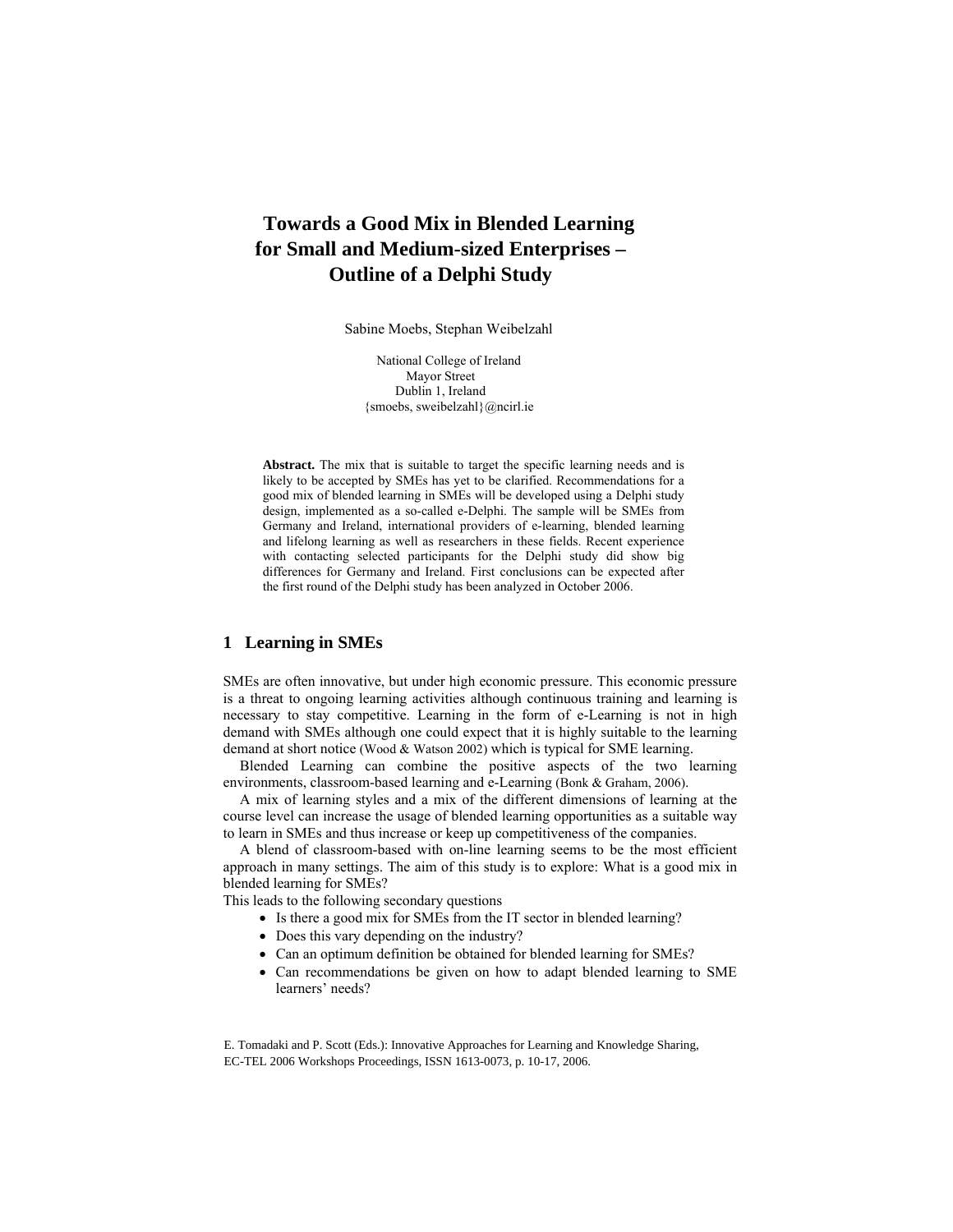• What are the constraints in SMEs for not using blended learning?

A good mix in blended learning is characterized by satisfying particular preferences of the learner as well as meeting the learning targets.

e-Learning is "learning that is delivered, enabled or mediated by electronic technology for the explicit purpose of training in organizations. It does not include stand-alone technology such as the use of CD-ROMs". The use of e-Learning depends strongly on the size of the company. Small and medium-sized enterprises use it considerably less than large companies (CIPD, 2006). A number of obstacles to elearning have been identified in the SMEs organizational structure, the total lack of training culture within the companies and the attitude of individual managers. This leads to a lack of effective analysis of the competence needs and hampers contacting sources of competence (McCullough 2005; European Commission 2003).

E-learning is often perceived as ineffective and lacking in structure and lacking a means of learner guidance which leads to the overall impression of too high costs. The negative cost factor is further strengthened due to the payment structure of a number of e-learning systems which demand a high investment upfront. Many SMEs are not willing to take the risk of making that investment without certainty about the return on investment (Mc Cullough, 2005; Wood & Watson 2002).

Many modern e-Learning systems have very restrictive requirements. They will often run only on one specific operating system. Whereas web-browser based systems avoid this problem, they comprise of other challenges such as the need for a number of plug-ins and supplementary applications.

The diversity in applications intensifies fear of the systems, rooted in a general computer anxiety which can be addressed with including some human teaching intervention for basic tasks like using a mouse, opening a program etc. (Wood & Watson 2002).

#### **2 Blended Learning**

Blended learning describes a learning environment that either combines teaching methods, delivery methods, media formats or a mixture of all these.

In the literature the term is used to describe the integrated combination of traditional offline methods of learning with intranet web-based, extranet web-based or internetbased online approaches (Garavan & O'Donnell, 2003). To accentuate the fact that the concept is learner centered, blended learning can be described as a mix of delivery methods that have been selected and fashioned to accommodate the various learning needs of a diverse audience in a variety of subjects (Mc Sporran & King 2002).

Blended learning combines classroom-based learning with computer-mediated instruction (Graham 2006; eLearning Guild 2006), but it also describes learning that mixes various event-based activities, including face-to-face classrooms, live e-learning, and self-paced learning (Valiathan 2002).

 To describe the variety of interaction Graham (2006) introduced the four dimensions of interaction in face-to-face and distributed learning environments. The four dimensions are space, time, fidelity and humanness. Space can go from live to face-to-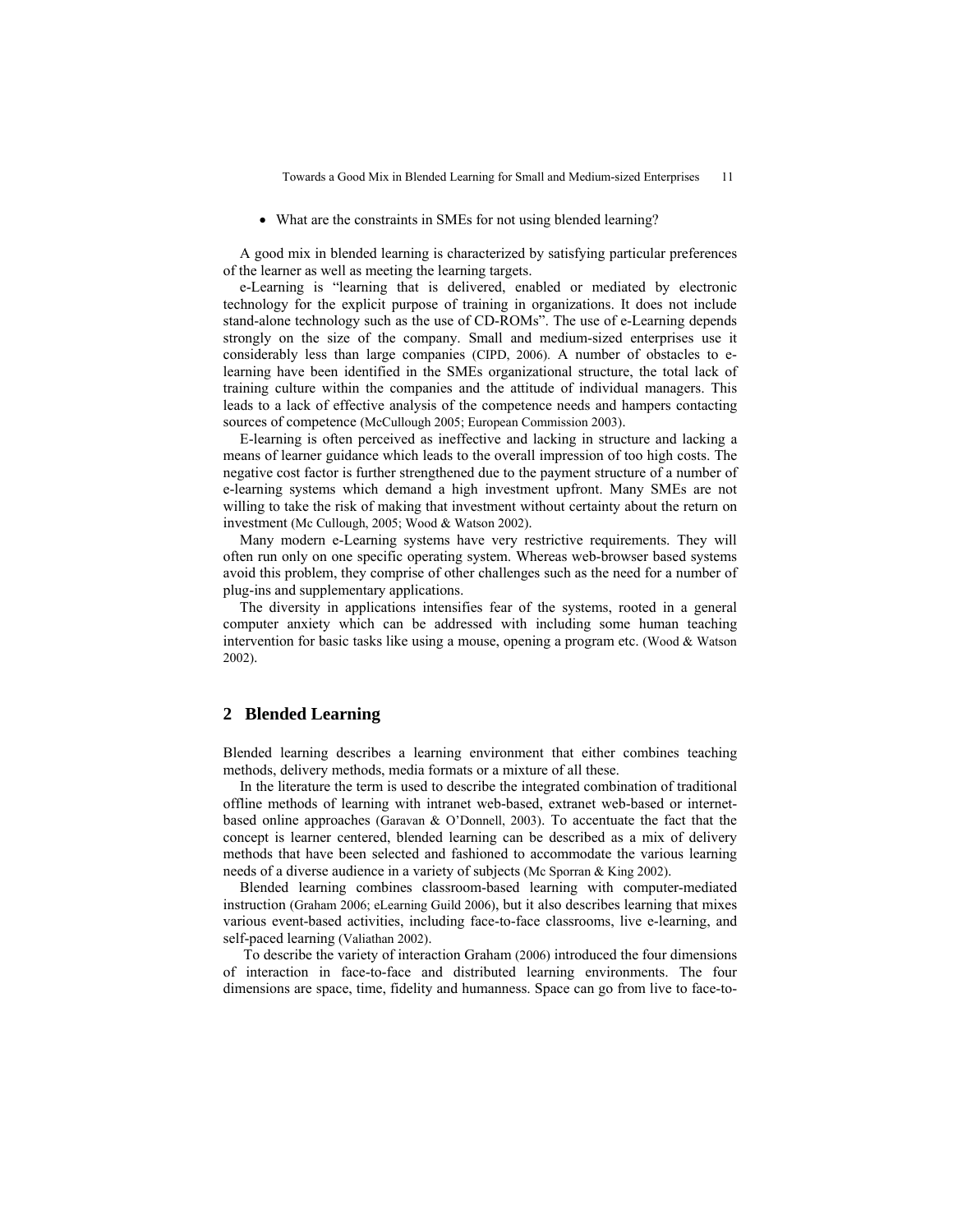#### 12 S. Moebs and S. Weibelzahl

face to mixed reality to virtual reality. The time dimension develops from live synchronous with a very short lag time to asynchronous, which has a long lag time. Fidelity reaches from a high level that is rich in senses, which means it can incorporate sound, pictures, text and even fragrances, and the other end of the dimension is using only one of the senses, e.g. text only. The humanness dimension addresses the ratio of human interaction and machine interaction.



Fig. 1. Four dimensions of interaction in face-to-face and distributed learning environments (Graham 2006)

## **3 Frameworks in Blended Learning**

Poor design of blended learning material can lead to much poorer learning results in a blended environment compared with a single method delivery. Several authors developed frameworks to react to this challenge.

Wenger and Ferguson (2006) describe how their company has come up with a framework to guide the design and deployment of their trainings and courses. It reflects the idea that most learning environments are blended already, considering that even a classroom-only course incorporates a variety of different learning modalities.

Their approach consists of three steps:

In a first step the learning ecology matrix was developed. The x-axis illustrates the focus on the delivery of instruction that varies from "content delivery focus" to "experience and practice focus" and the y-axis illustrates who controls the navigation of the learning process which varies from "guided navigation" to "learner selfnavigation".

In a second step four general learning modalities are included, studying, practicing, teaching and coaching. These modalities do not refer especially to either classroom or e-learning, but are rather applicable to both.

In a last step the matrix is completed with distinct instructional, learning and knowledge elements.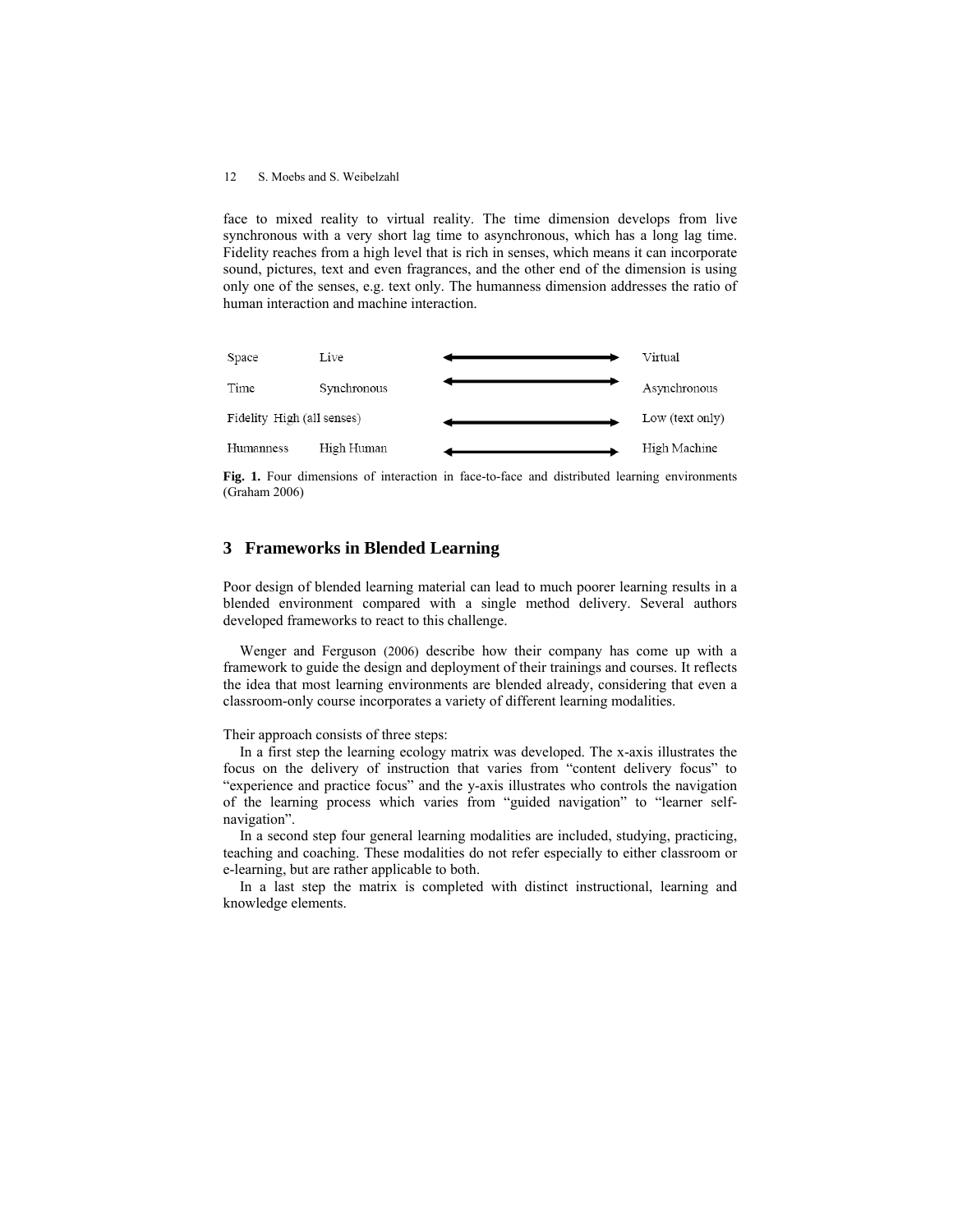| Studying            | Learner Self-Navigation                                                                                          |                                                                                                  | Practicing     |
|---------------------|------------------------------------------------------------------------------------------------------------------|--------------------------------------------------------------------------------------------------|----------------|
|                     | Books, articles, guides<br>References<br>White Papers<br>Asynchronous content<br>Job aids<br>Glossaries<br>FAOs  | Authentic tasks<br>Role play<br>Projects<br>Case studies<br>Peer discussion<br>Discussion forums |                |
| Content<br>Delivery |                                                                                                                  |                                                                                                  | Experience and |
| Focus               | Classroom lectures<br>Synchronous content<br>Demonstrations<br>Reviews/discussions<br>Video<br>Videoconferencing | Exercises<br>Diagnostic labs<br>Practice labs<br>Mentoring/tutoring<br>Experiments               | Practice Focus |
| Teaching            | Guided Navigation                                                                                                |                                                                                                  | Coaching       |

**Fig. 2.** Sun Learning Ecology Matrix (Wenger & Ferguson 2006)

The learning ecology matrix aims at delivering a high quality learning experience and to provide control over the learning experience for both, the learner and the instructor. It strives at combining formal and informal learning rather than positioning them as opponents. The social nature of learning has to be considered in all learning elements. The aspect of cost-effectiveness is recognized, but merely in the sense that any project aims at a combination of learning outcomes at a total minimum cost.

It is intended to be used to provide guidance for the selection of delivery methods, considering the learning needs as well as available resources. Benefits, difficulties, constraints, but also complementary methods are listed to provide the information necessary to develop the right blend. The generic framework is then applied to specific learning needs.

# **4 Obstacles in Blended Learning**

As mentioned before SMEs use blended learning and e-learning significantly less than bigger companies. Every blend will be a trade-off from an economic perspective between cost of development, cost of delivery, time and effort and the available budget (eLearning Guild 2006). The biggest obstacles in implementing blended learning are lack of budget, choosing the right strategy and a lack of senior management buy-in. (eLearning Guild) The above mentioned methods and frameworks to design and deploy can be very helpful to find a satisfying solution.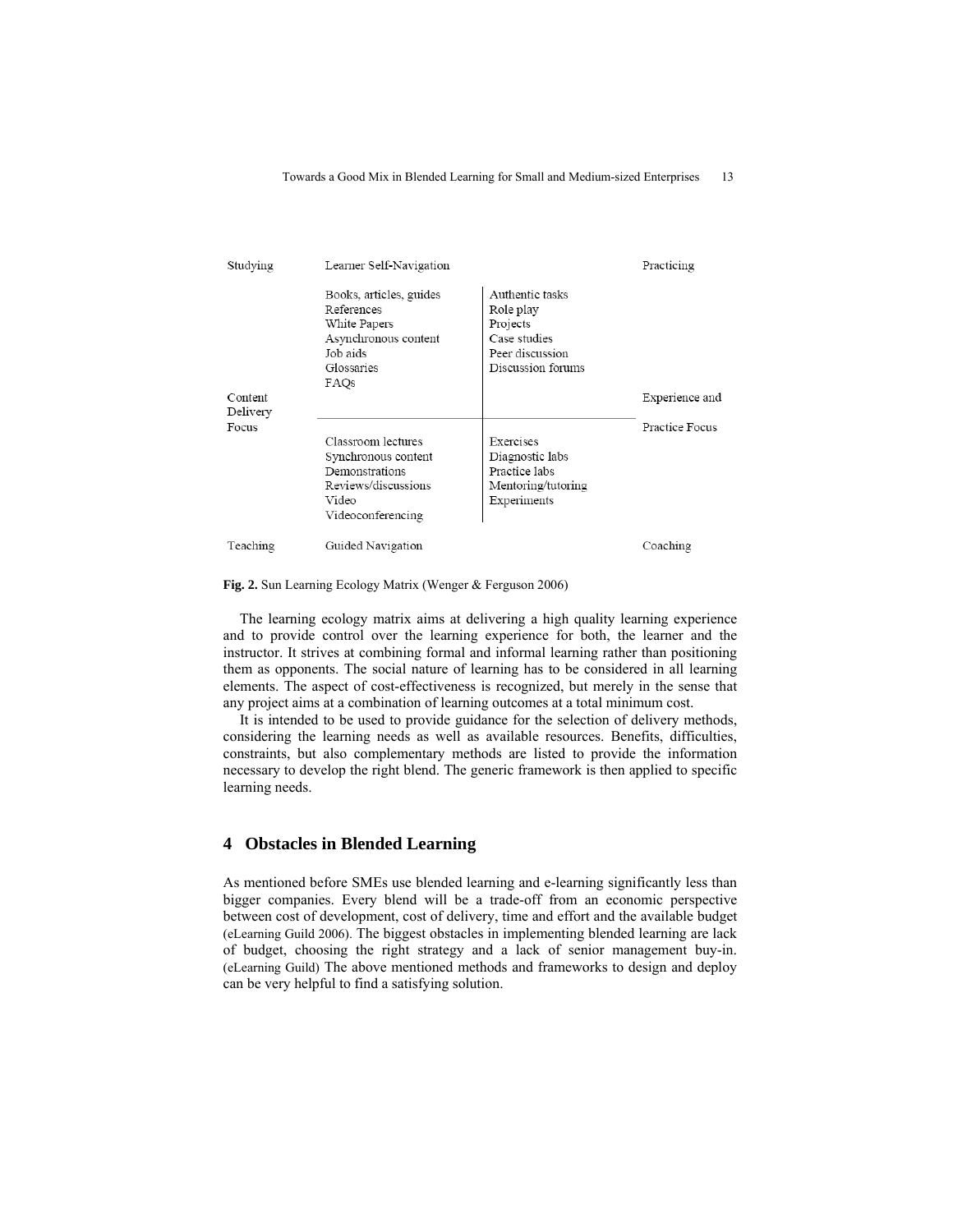14 S. Moebs and S. Weibelzahl

### **5 Success Factors for Blended Learning**

There is a variety of teaching methods, but also a variety of different learners with different preferences and needs. A well designed blend of teaching methods will provide the right learning experience for most learners. The characteristics of the audience have to be considered. This includes recognition of the amount of time they will have to access the content, which includes connectivity issues (Bersin 2003; Mc Sporran & King 2005; Saunders & Werner 2004).

The flexibility in scheduling and format is critical to success. Students have to have access to most components of a system 24 hours to make it available when they are ready to study. The flexibility in media formats provides optimum learning experiences based on personal preference. To select the right methods and formats the learning styles and the education level of employees has to be considered as well as the motivation of the learners (Bersin 2003; Serveau 2004).

Response from tutors, subject matter experts as well as technical or logistical support staff needs to be posted within 24 hours, which corresponds to a rule of thumb for effective e-communication in general. The positive effect of a timely response can be intensified by additional phone calls and face-to-face conversations and will provide a sense that there are real people behind the online environment (Serveau 2004).

Blended learning needs executive support for the introduction just as any other major change in a business environment (Bersin 2003). The decision to change to a blended solution from the system that was in use before cannot be left to individuals who are not in charge.

The content naturally will be a success factor. Apart from choosing the appropriate kind of content and making the decision whether learning activities are intended to inform people, develop skills, or build competencies, the consideration of the time before information will be out-of-date is of high importance (Bersin 2003).

# **6 The Delphi Study**

Expert opinion on the various aspects of blended learning is required from all knowledgeable parties involved in this discussion: SMEs, providers of e-learning, blended learning and lifelong learning, experienced users of blended learning as well as researchers in these fields. The study has to involve participants from different geographical areas, different areas of expertise and aims at combining these into a common result. This is accommodated by a Delphi study. Each round of questioning is followed with the feedback on the preceding round of replies. Thus the participants are encouraged to revise their earlier answers in light of the replies of other members of the group. The evaluation of these expert opinions aims at finding a common recommendation for future learning systems for the target group, learners in SMEs. A Delphi Study is the most suitable method to accommodate all these requirements (Turoff & Linstone 2002). To already apply a first selection criteria, easy access to the internet, web-based tools are used. This demands in return to focus on establishing a credible and trustworthy communication with the participants (Anderson & Kanuka 2003).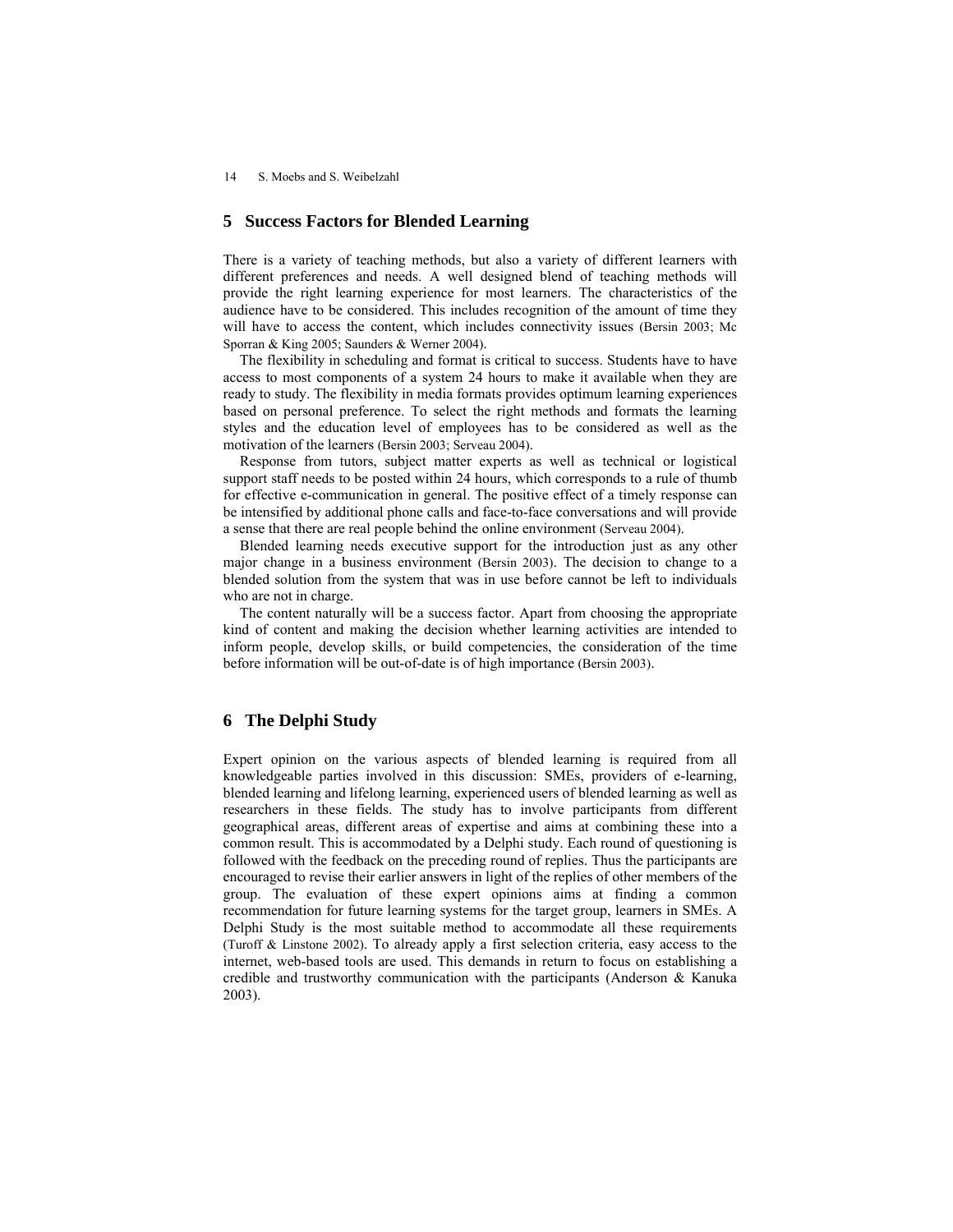A Delphi process using web-based and email questionnaires as well as an online discussion will provide the data. Expert opinion on the various aspects of blended learning is required from all knowledgeable parties involved in this discussion: SMEs, providers, experienced users of blended learning as well as researchers in these fields. The study will therefore involve representatives of providers, such as developers, authors, trainers involved in blended learning or e-learning, as well as representatives of small and medium-sized enterprises (SMEs) as future users of the proposed systems, researchers involved in research related to e-learning, blended learning and lifelong learning and representatives from large companies as established users of the proposed systems and as control group. To

Panelists from the four panels of experts have a leadership role in the participant's professional setting, a credible performance record and good professional reputation, such as peer recognition, market success or scholastic contribution in their field. This structure should be applied for Delphi studies which include significantly different subgroups (Kennedy 2002).

Panelists will have varied perspectives, experiences, skills and expertise; all four panels may be influential in changing the mix in blended learning or the use of the educational products. These voices from four different professional areas such as SMEs, large companies, providers and researchers will speak from different yet powerful vantage points.

Expert opinion on a wide range of topics, from the view points of four differing areas of expertise may lead to a broad consensus on issues, but in others to a divergence of opinion. The study will investigate the intersection of ideas from the four groups of experts. The investigation will result in a thorough and realistic analysis of the issues around a good mix in blended learning.

The web based open-ended questionnaire in round 1 (September '06) has an estimated time of 30 minutes to two hours; however this will depend on the individual participant. Round 2 (October '06), again a web based questionnaire, has an estimated time of one hour to 90 minutes. Round 3 (May '07), a web conference will take approximately 45 minutes to one hour. These time estimates do not include time spent reviewing and responding to comments from other panelists.

The evaluation of these expert opinions aims at finding a common recommendation for future learning systems. The study will focus on SMEs in Germany and Ireland, involving international experts and will run from August 2006 to July 2007.

#### **7 Expected Results**

We expect to find an answer to the question whether there is a specific mix or blend suitable for learners in small and medium-sized enterprises and whether there are any differences for learners from different industries or from different functions within the same company. If there are strong commonalities it will be interesting to see what they tell us. We expect to gain some information on ways to transfer existing concepts to SMEs and to identify research gaps and opportunities. In summary we will identify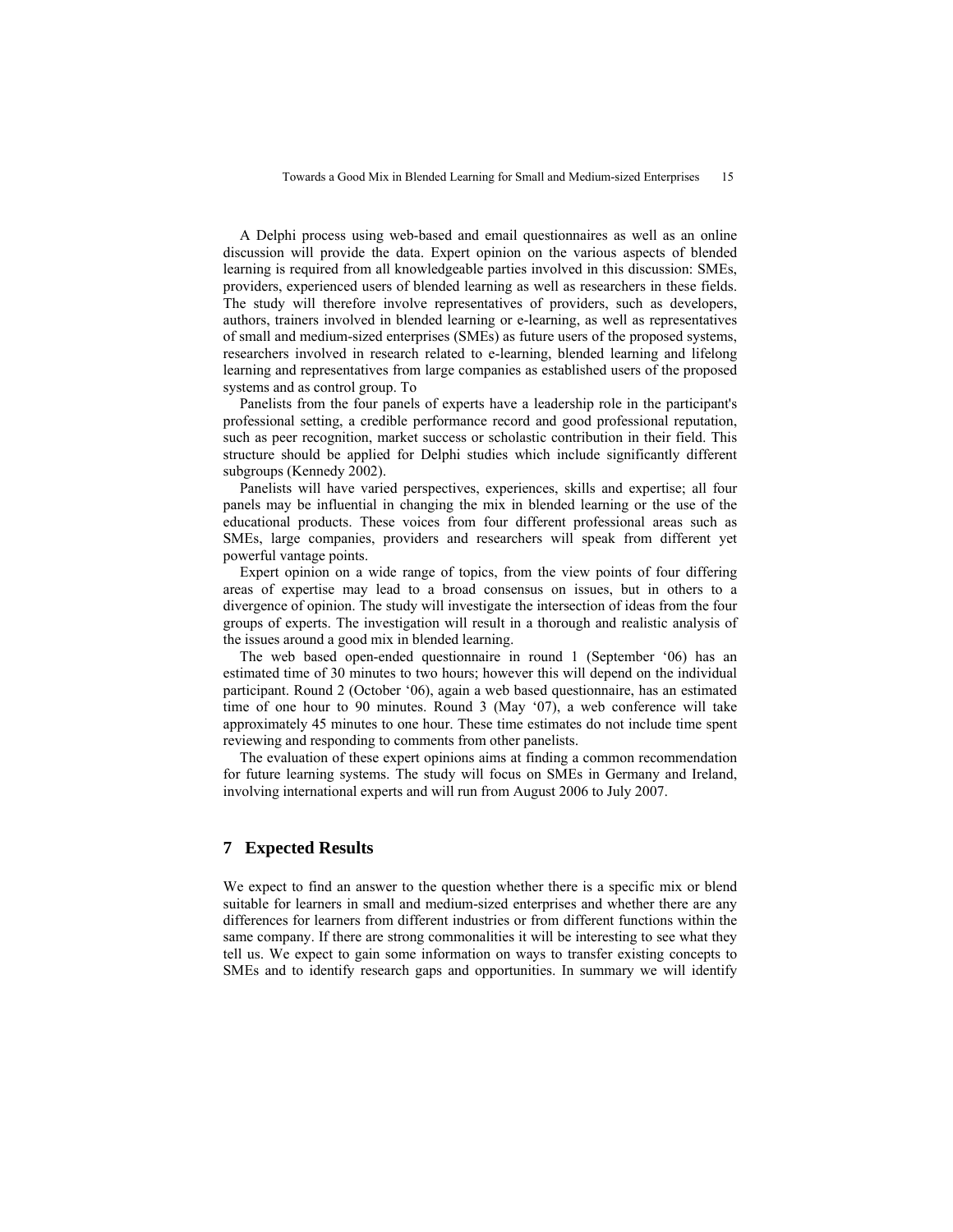16 S. Moebs and S. Weibelzahl

concepts and data for Blended Learning in SME that will inform and encourage further research.

### **References**

1. Anderson, T. & Kanuka, H. (2003). *E-Research Methods, Strategies, and Issues* Allyn and Bacon Boston

2. Attwell, G., Dirckinck-Holmfeld, L., Fabian, P., Karpati, A., Littig, P. (2003). *E-Learning in Europe – Results and Recommendations* Retrieved January 12, 2006 from http://bibb2.skygate.de/info3/upload/impuls\_10.pdf

3. Beer, I., Hamburg, P., Paul, H. (2006). *E-Learning in kleinen und mittleren Unternehmen*, IAT report. Retrieved March 27, 2006 from www.iatge.de/iat-report/2006/report2006-01.pdf

4. Bersin, J. (2003). *What works in blended learning* Retrieved April 12, 2006 from http://www.learningcircuits.org/2003/jul2003/bersin.htm

5. Bonk, C.J. & Graham, C. R. (2006). *The Handbook of Blended Learning* San Francisco Pfeiffer

6. CIPD (2006) *Learning and Development Annual Report* Retrieved May 2, 2006 from www.cipd.ie

7. European Commission (2003) *Observatory of European SMEs Competence Development in SMEs* Retrieved March 27, 2006 from http://europa.eu.int/comm/enterprise/library/libentrepreneurship/series\_observatory.htm

8. Garavan, T.N. & Carbery, R. (2003). *Who Learns At Work? A Study of Learners in the Republic of Ireland* Retrieved April 14, 2006 from www.cipd.ie

9. Garavan, T.N. & O'Donnell, D. (2003). *eLearning in Irish Organizations?* Retrieved April 14, 2006 from www.cipd.ie

10. Graham, C.R. Blended learning systems: definition, current trends and future directions. In Bonk, C.J. & Graham, C. R. (2006). *The Handbook of Blended Learning* San Francisco Pfeiffer

11. Kennedy, A. K. (2002). *The Academy in 2005-2015: A Web-based Delphi Study* Retrieved July 14, 2006 from www.ubcdelphi.net

12. McCullough, C (2005). *Obstacles To Small Business Usage Of ELearning In Europe* Retrieved April 20 from http://www.webpronews.com/ebusiness/smallbusiness/wpn-2- 20050802ObstaclesToSmallBusinessUsageOfeLearningInEurope.html

13. McSporran, M. & King, C. (2005) *Blended Is Better: Choosing Educational Delivery Methods* Retrieved March 20, 2006 from hyperdisc.unitec.ac.nz/research/ KingMcsporranEdmedia2005.pdf